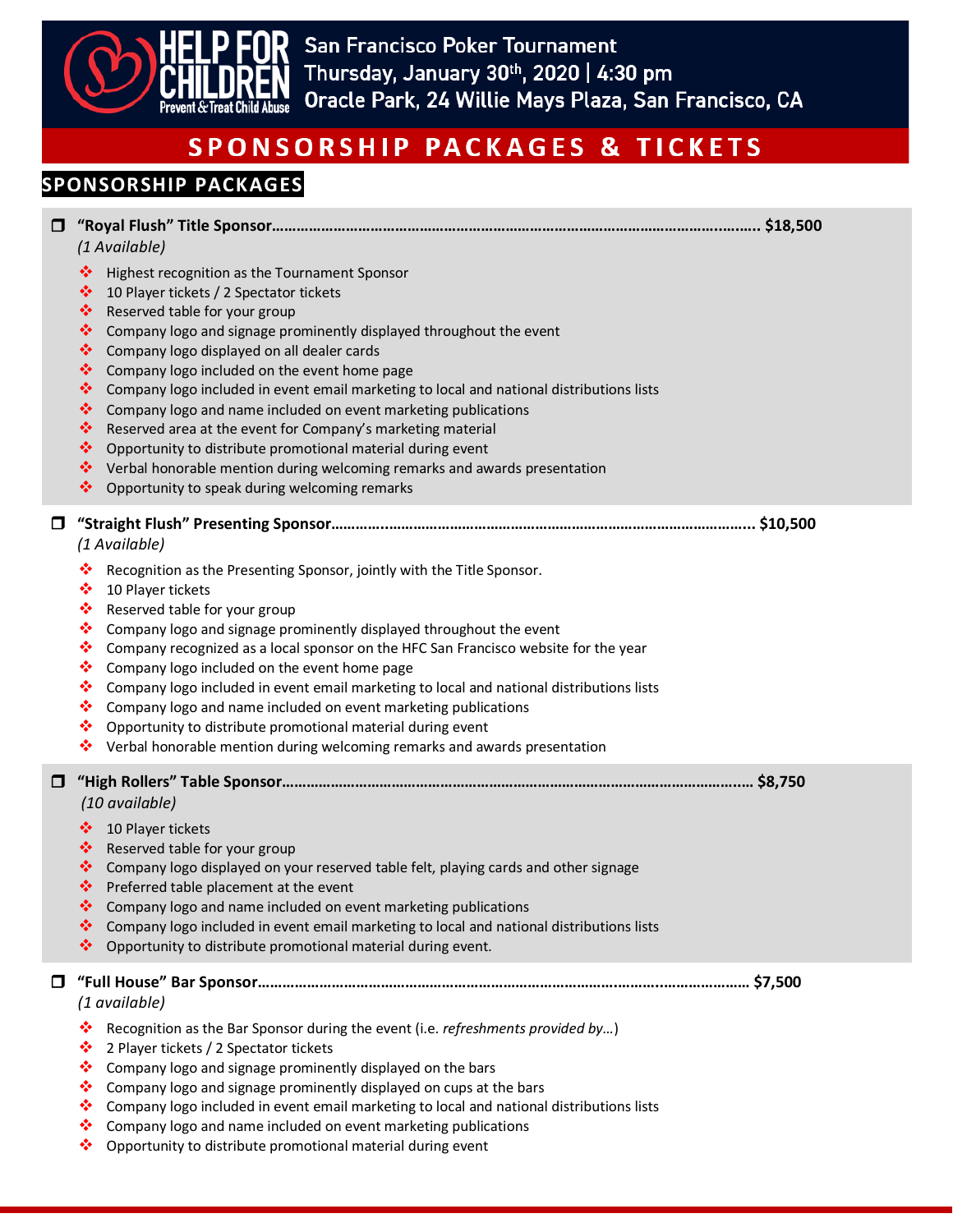

| $\Box$ | (1 available)                                                                                                                                                                                                                                                                                                                                                                                                                                                                                                                                                                   |  |
|--------|---------------------------------------------------------------------------------------------------------------------------------------------------------------------------------------------------------------------------------------------------------------------------------------------------------------------------------------------------------------------------------------------------------------------------------------------------------------------------------------------------------------------------------------------------------------------------------|--|
|        | ❖<br>Recognition as the Whiskey Tasting Sponsor during the event (i.e. refreshments provided by)<br>❖<br>2 Player tickets / 2 Spectator tickets<br>參<br>Company logo and signage prominently displayed at the Whiskey Tasting station<br>❖<br>Company logo and signage prominently displayed on cups at the Whiskey Tasting station<br>❖<br>Company logo included in event email marketing to local and national distributions lists<br>Company logo and name included on event marketing publications<br>❖<br>❖<br>Opportunity to distribute promotional material during event |  |
| $\Box$ | (1 available)                                                                                                                                                                                                                                                                                                                                                                                                                                                                                                                                                                   |  |
|        | ❖<br>Recognition as the After Party Sponsor during the event and at the after party<br>❖<br>2 Player tickets / 2 Spectator tickets<br>❖<br>Company logo displayed on after party promotional signage throughout the event<br>Company logo and signage prominently displayed at the after party<br>❖<br>Company logo included in event email marketing to local and national distributions lists<br>❖<br>❖<br>Opportunity to distribute promotional material during event and at the after party                                                                                 |  |
| $\Box$ | (1 available)                                                                                                                                                                                                                                                                                                                                                                                                                                                                                                                                                                   |  |
|        | Recognition as the photo booth sponsor<br>參<br>❖<br>Company logo printed on all pictures taken at the photo booth<br>2 Player tickets / 2 Spectator tickets<br>參<br>Company logo and signage displayed throughout the event<br>參<br>Company logo included in event email marketing to local and national distributions lists<br>❖<br>❖<br>Opportunity to distribute promotional material during event                                                                                                                                                                           |  |
| $\Box$ | (15 available)                                                                                                                                                                                                                                                                                                                                                                                                                                                                                                                                                                  |  |
|        | 參<br>Recognition as a Supporting Sponsor<br>2 Player tickets / 2 Spectator tickets<br>❖<br>Company logo and signage displayed throughout the event<br>❖<br>Company logo included in event email marketing to local and national distributions lists<br>幸<br>Opportunity to distribute promotional material during event                                                                                                                                                                                                                                                         |  |
|        | <b>INDIVIDUAL TICKETS</b>                                                                                                                                                                                                                                                                                                                                                                                                                                                                                                                                                       |  |
| $\Box$ |                                                                                                                                                                                                                                                                                                                                                                                                                                                                                                                                                                                 |  |
| $\Box$ |                                                                                                                                                                                                                                                                                                                                                                                                                                                                                                                                                                                 |  |
|        | <b>DONATION</b>                                                                                                                                                                                                                                                                                                                                                                                                                                                                                                                                                                 |  |

|  | $\Box$ I wish to contribute \$ | to HFC's fight against child abuse |  |
|--|--------------------------------|------------------------------------|--|
|--|--------------------------------|------------------------------------|--|

**For questions about tickets or sponsorship, please contact Demi Orphanos [\(dorphanos@hfc.org\)](mailto:dorphanos@hfc.org).**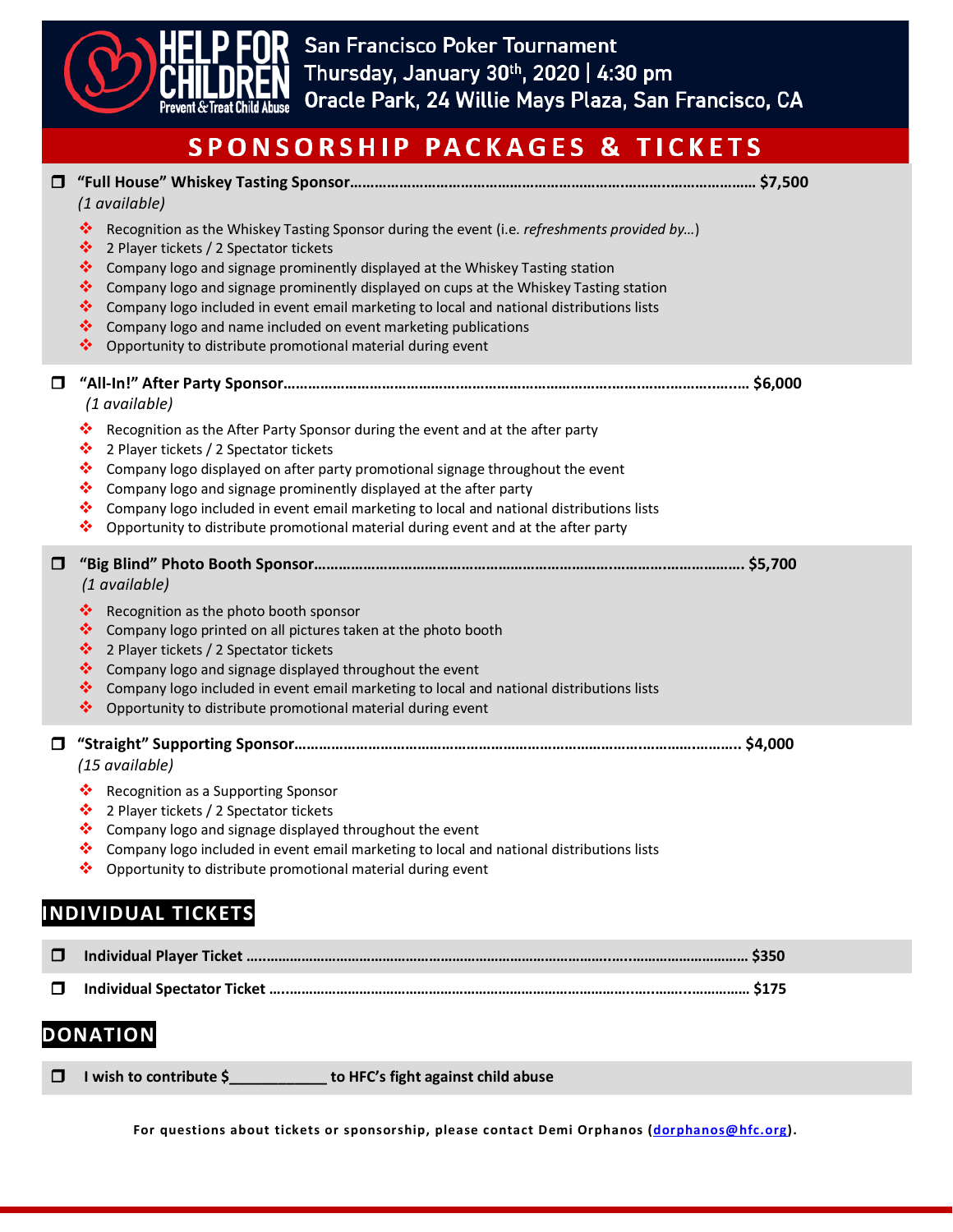

### **REGISTRATION INFORMATION**

| <b>KEGISIKAIIUN INFUKWAIIUN</b>                                                                                                                                                                                                                                  |  |  |  |  |
|------------------------------------------------------------------------------------------------------------------------------------------------------------------------------------------------------------------------------------------------------------------|--|--|--|--|
| To register and pay online, go to www.hfc.org/events                                                                                                                                                                                                             |  |  |  |  |
| <b>OR</b>                                                                                                                                                                                                                                                        |  |  |  |  |
| Call, email or fax the registration form to us at:<br><b>ATTN: Demi Orphanos</b><br>Email: dorphanos@hfc.org<br>Help for Children<br>Phone: (212) 991-9600 Ext. 337<br>106 W. 32nd St, 2nd Floor<br>New York, NY 10001                                           |  |  |  |  |
| <b>CONTACT INFORMATION</b><br>Email: 2008. [2013] Phone: 2014 Phone: 2014 Phone: 2014 Phone: 2014 Phone: 2014 Phone: 2014 Phone: 2014 Phone: 2014 Phone: 2014 Phone: 2014 Phone: 2014 Phone: 2014 Phone: 2014 Phone: 2014 Phone: 2014 Phone: 2014 Phone: 201     |  |  |  |  |
| <b>PAYMENT INFORMATION</b><br>Total Amount \$ □ Personal Contribution OR □ Corporate Contribution<br>$\Box$ Check enclosed, payable to Help For Children OR $\Box$ Please charge to my:<br>$\Box$ Visa $\Box$ MasterCard $\Box$ American Express $\Box$ Discover |  |  |  |  |
| We recognize our donors in a variety of online and printed materials, including annual reports,<br>event signage, and the website. Please let us know how you would like to be recognized in<br>these materials or if you would prefer to remain anonymous.      |  |  |  |  |